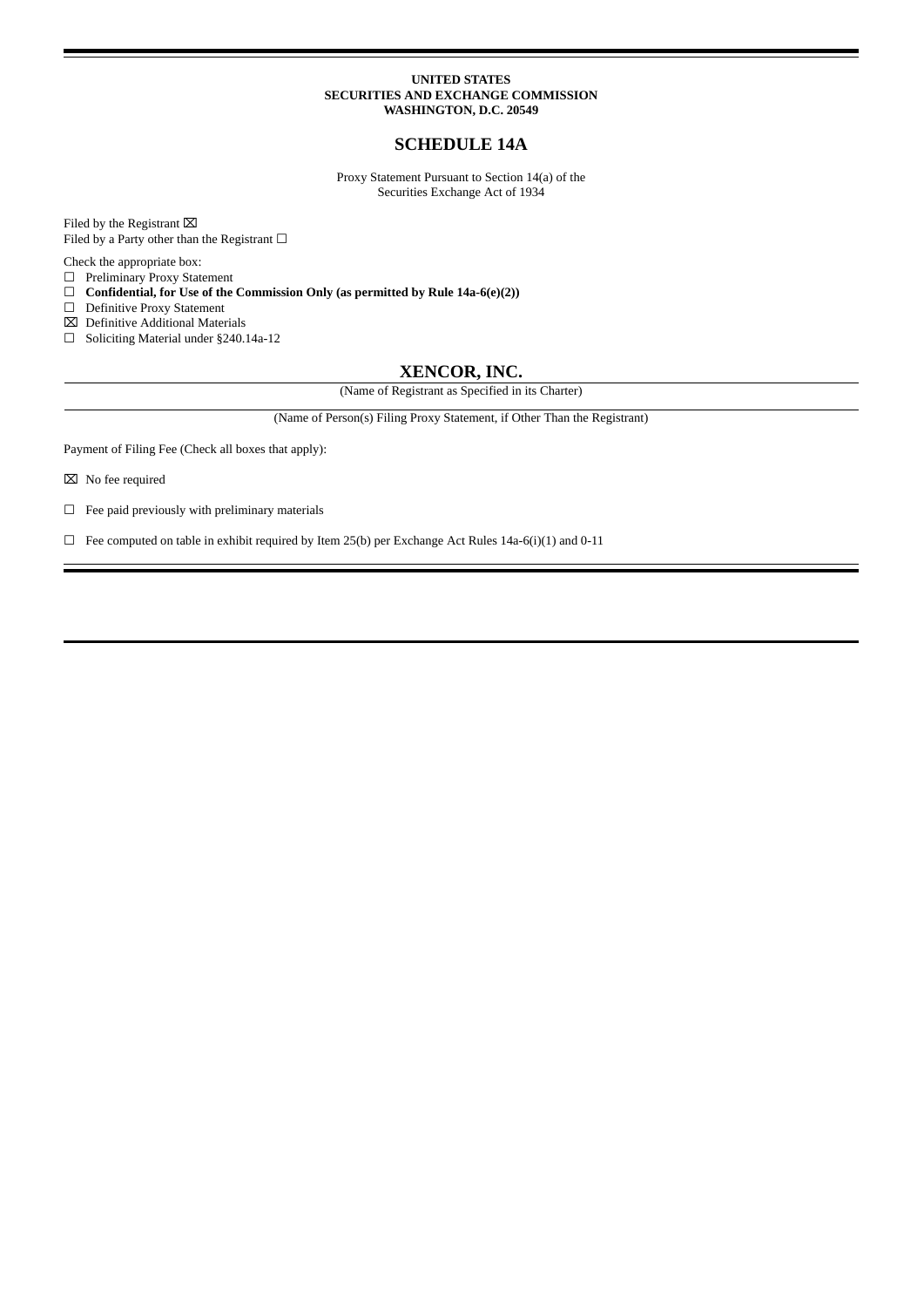

## Xencor, Inc. **Important Notice Regarding the Availability** of Proxy Materials

Stockholders Meeting to be held on **June 23, 2022** 

For Stockholders of record as of April 25, 2022

This communication presents only an overview of the more complete proxy materials that are available to you on the Internet. This is not a ballot. You cannot use this notice to vote your shares. We encourage you to access and review all of the important information contained in the proxy materials before voting.

To view the proxy materials, and to obtain directions to attend the meeting, go to: www.proxydocs.com/XNCR

To vote your proxy while visiting this site, you will need the 12 digit control number in the box below.

Under United States Securities and Exchange Commission rules, proxy materials do not have to be delivered in paper. Proxy materials can be distributed by making them available on the internet.



**SEE REVERSE FOR FULL AGENDA**